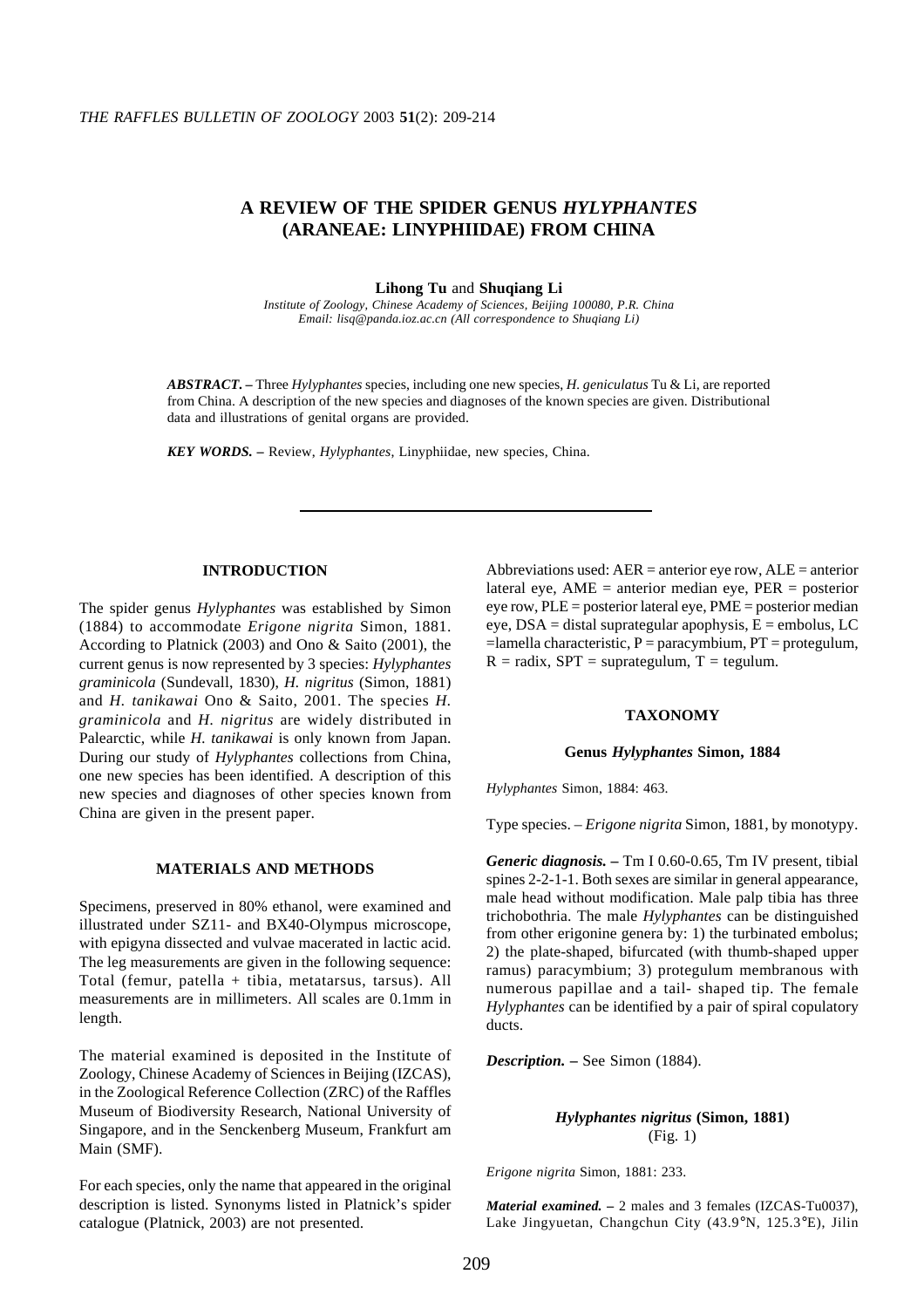

Fig. 1. *Hylyphantes nigritus* (Simon, 1881). A. left male palp, prolateral view; B. embolus, prolateral view; C. left male palp, retrolateral view; D. embolus division, ventral view; E. palpal tibia, dorsal view; F. left chelicera, frontal view; G. epigynum, ventral view; F. vulva, dorsal view. [Scale bars: 0.1mm; Drawings were based on specimen from Changchun, IZCAS-Tu0037].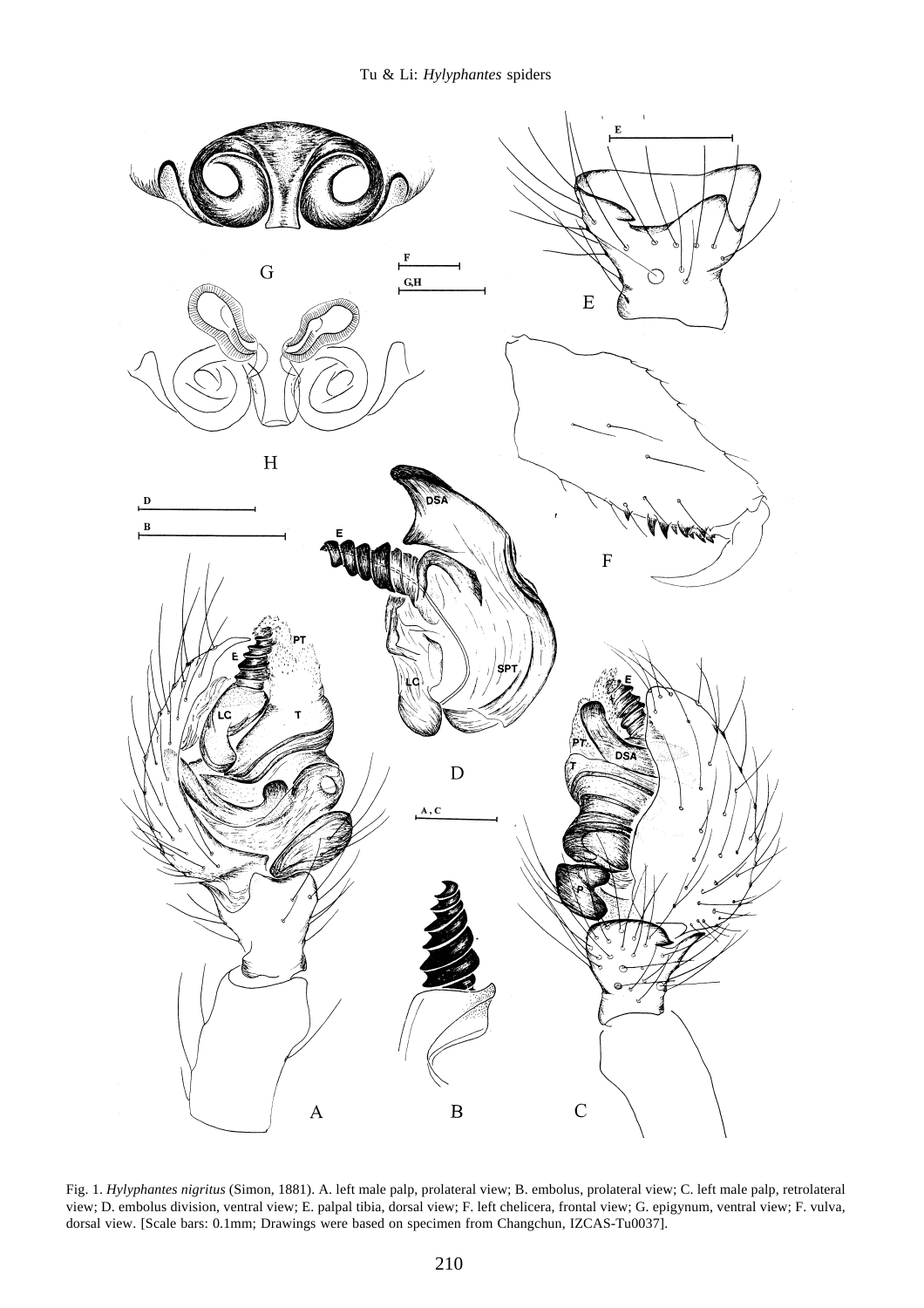Province, 4 Jun.1987; 1 male and 1 female (ZRC), Laotuding Town, Qingyuan County (42.1°N, 124.9°E), Liaoning Province, 12-13 Jun.1989; 3 males (IZCAS), Qingyuan County, Liaoning Province, Jun.1985; 1 female (IZCAS), Haoping Village, Mt. Taibaishan (33.9°N, 107.7°E), Shaanxi Province, 6 Aug.1989.

*Diagnosis. –* Smallest in size and darkest in color among the three species of *Hylyphantes* occurring in China. Male chelicerae without tooth-like process situated on front face (present in other *Hylyphantes* species), promargin with six teeth, retromargin five (Fig. 1F). Tm I 0.64, Tm IV present.

Palp: palpal patella without ventral apophysis) (Figs. 1A, C); tibia half shorter than patella, tibia dorsal apophysis small compared with other two species (Fig. 1E); embolus with 7 spirals (Fig. 1B); distal suprategular apophysis (DSA) is long and band-shaped with a middle tooth inside (Figs. 1C, D).

Epigynum: atrium with a septum, copulatory ducts spiral and two copulatory openings visible in ventral view, filled with white exudation (Figs. 1G, H).

*Habitats. – Hylyphantes nigritus* is rare and recorded only from a few localities in China. It lives on herbs and bushes, and at or near humid places.

*Distribution. –* Palearctic.

## *Hylyphantes geniculatus***, new species** (Fig. 2)

*Material examined. –* Holotype – male (IZCAS-Tu0018), Hongyagou Village, Miaotaizi Town, Liuba County (33.6°N, 106.9°E), Shaanxi Province, China, alt.1510-1700m, coll. Dr. Jun Chen, 22 Jul.1998.

*Diagnosis. –* This new species is similar to *H. graminicola*, but differs in: 1) embolus with 5 spirals, and the first two spirals bigger than others (Figs. 2A-D); 2) tegulum shorter and wider, with slightly bulged outer margin (Figs. 2A, C); 3) the dorsal apophysis of palpal tibia with a middle tooth (Fig. 2E).

*Description of male. –* Total length: 2.49, carapace: length 1.13, width 0.88, abdomen: length 1.4 0, width 0.93. Carapace: smooth and reddish brown; eyes with black surroundings and several long hairs at ocular area; AER straight, PER procurved, ALE and PLE close together; AME-AME equals to AME-ALE, less than AME diameter; PME-PME equals to PME- PLE, equal to PME diameter. Chelicerae brown, anterolaterally furnished with small warty granulations, promargin with five teeth, retromargin four; with a tooth-like process on front face (Fig. 2F). Legs pale brown; lengths of legs: leg I 3.89 (1.08+1.27+0.94+0.60), II 3.55 (0.98+1.15+0.87+0.55), III 2.83  $(0.80+0.92+0.68+0.43)$ , IV 3.56  $(1.03+1.18+0.95+0.50)$ ; tibial spines: 2-2-1-1; Tm I 0.65; Tm IV present.

Palp: patella with a ventral apophysis (Figs. 2A, C); tibia with three trichobothria, tibia dorsal apophysis stout, and the dorsal margin with a middle tooth strongly sclerotized (Fig. 2E); paracymbium plate-shaped, bifurcated with thumbshaped upper ramus in retrolateral view (Fig. 2C); tegulum bent like a knee, protegulum membranous with numerous papillae and a tail-shaped tip (Figs. 2A, C); distal suprategulum apophysis triangular (Figs. 2C, D); embolus turbinated with 5 spirals, and seeing in the prolateral view, between the third and the forth spirals, the spiral direction changed (Figs. 2A, B).

Female (unknown).

*Habitat. –* The type specimen was found on lower branches of tree.

*Etymology. –* The specific name comes from Latin *geniculatus*, means bent like a knee, referring to the shape of palpal tegulum.

*Distribution. –* Known only from the type locality.

# *Hylyphantes graminicola* **(Sundevall, 1830)** (Fig. 3)

*Linyphia graminicola* Sundevall, 1830: 26.

*Material examined. –* 1 male and 7 females (SMF18260/8), Schiller Park, Dessau, Germany, coll. H. Wiehle, 23 May.1948; 1 male (SMF8537), Arachn, Belgien, coll. Rwr.-Lfd.1939; 5 males and 40 females (SMF3689), Kompira, Saga, Japan, coll. W. Doenitz, 1882; 4 males and 1 female (SMF35669), Koezki bei Losice (FD 20) (Duene am Bug-Ufer), Poland, coll. Starega 0388, 30 May.1981; 1 male (SMF 25021/1), bei Bremen, Germany, ex Slg. RII/11864, coll. J. Wunderlich, 1970; 1 female (SMF 25072/1), Bremen, Germany, ex Slg. RII/9096, coll. J. Wunderlich, 1971; 20 male and 15 females (ZRC), Hanshiqiao Reservoir, Shunyi County (40.1°N, 116.6°E), Beijing, 11 Jul.2002;11 males and 5 females (IZCAS-Tu0019), Zhejiang Province, 16 Oct.1966; 3 females (IZCAS-020), Viet Lann Village, Ha Jiang Province, Vietnam, 10 Dec.2000; 1 female (IZCAS-021), Viet Lann Village, Ha Jiang Province, Vietnam, 10 Dec.2000; 1 female (IZCAS-024), Viet Lann Village, Ha Jiang Province, Vietnam, 10 Dec. 2000; 1 female (IZCAS-025), Viet Lann Village, Ha Jiang Province, Vietnam, 10 Dec.2000; 4 females (IZCAS-026), Viet Lann Village, Ha Jiang Province, Vietnam, 10 Dec.2000; 1 female (IZCAS-027), Viet Lann Village, Ha Jiang Province, Vietnam, 10 Dec.2000; 3 females (IZCAS-042), Viet Lann Village, Ha Jiang Province, Vietnam, 10 Dec.2000; 2 males and 2 females (IZCAS-056), Guang Hoa, Cao Bang Province, Vietnam, 18 Dec.2000; 3 males and 8 females (IZCAS-059), Sac Ha Village, Cao Bang Province, Vietnam, 16 Dec.2000; 3 females (IZCAS-064), Sac Ha Village, Cao Bang Province, Vietnam, 16 Dec.2000;1 female (IZCAS-069), Sac Ha Village, Cao Bang Province, Vietnam, 17 Dec.2000; 2 males and 2 females (IZCAS-072), Sac Ha Village, Cao Bang Province, Vietnam, 17 Dec.2000; 1 male and 3 females (IZCAS-075(),Sac Ha Village, Cao Bang Province, Vietnam, 17 Dec.2000; 4 males and 6 females (IZCAS-081), Guang Hoa, Cao Bang Province, Vietnam, 18 Dec.2000; 1 male and 1 female (IZCAS-100), Guang Hoa, Cao Bang Province, Vietnam, 19 Dec.2000; 1 female (IZCAS-112), Tan Linh Village, Son Tay Province, Vietnam, 24 Dec.2000; 3 females (IZCAS-113), Tan Linh Village, Son Tay Province, Bavi Distr., Vietnam, 23 Dec.2000; 5 males and 5 females(IZCAS-114), Tan Linh Village, Son Tay Province,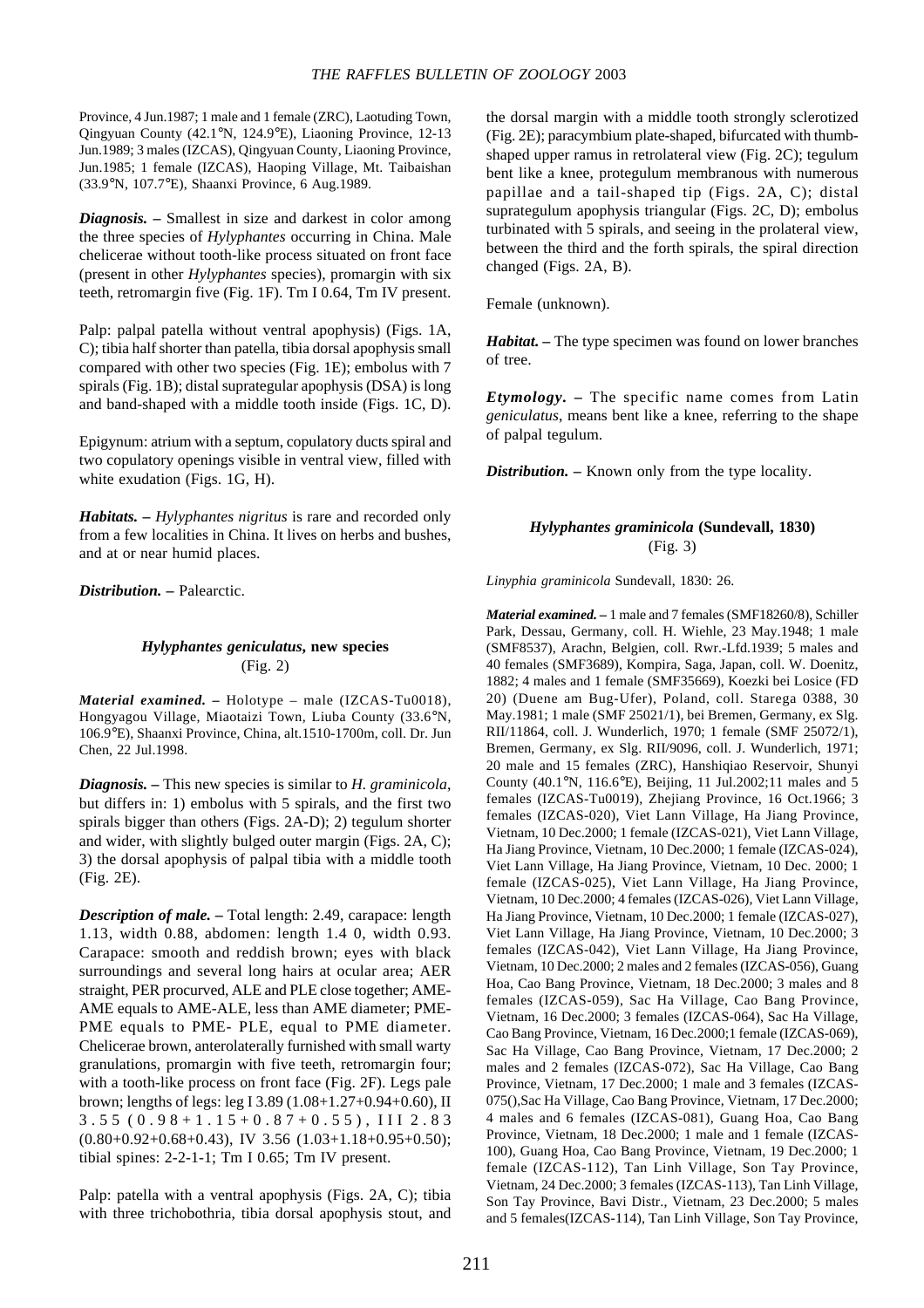

Fig. 2. *Hylyphantes geniculatus*, new species. A. left male palp, prolateral view; B. embolus, prolateral view; C. left male palp, retrolateral view; D. embolus division, ventral view; E. palpal tibia, dorsal view; F. right chelicera, frontal view. [Scale bars: 0.1mm.].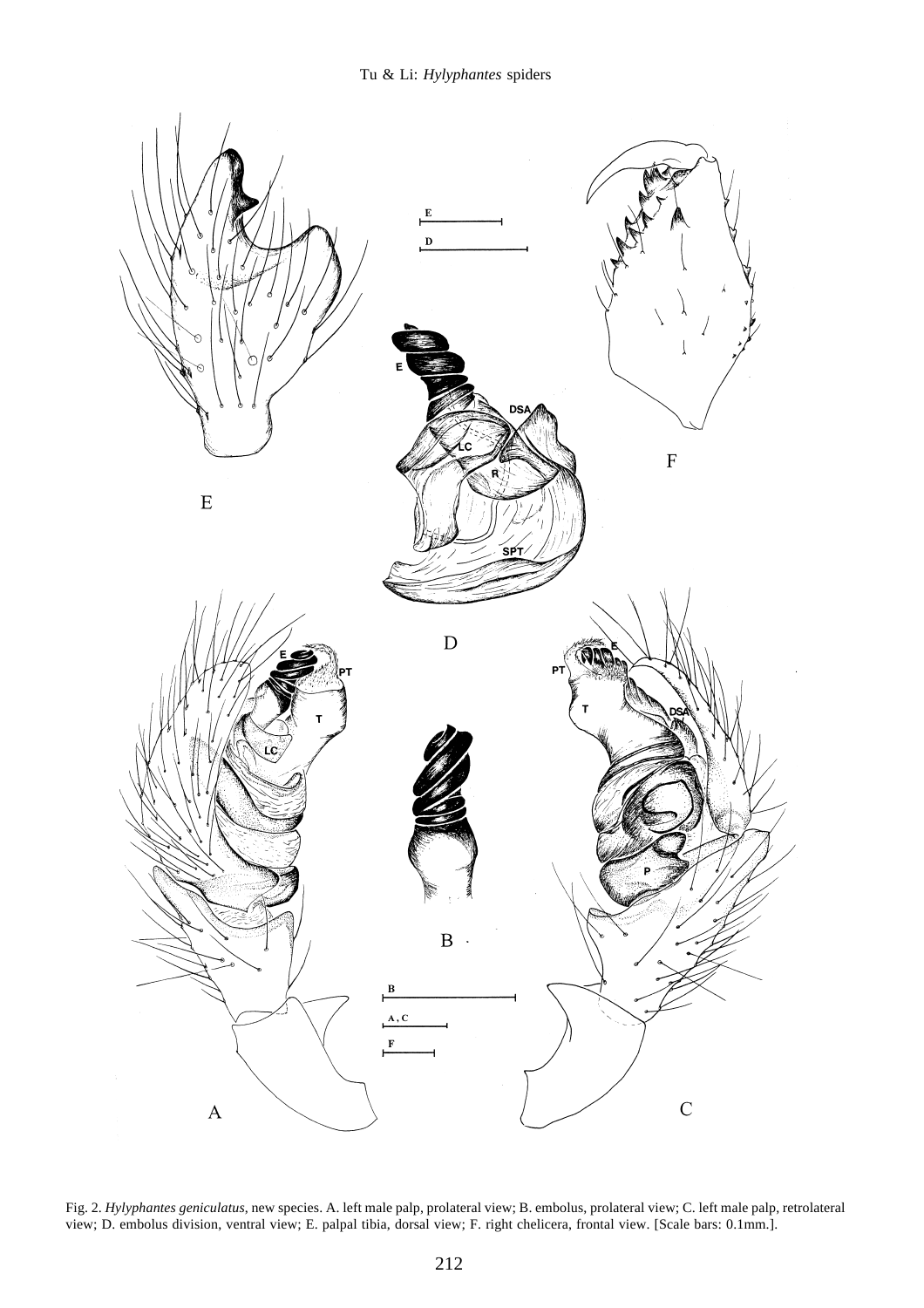

Fig. 3. *Hylyphantes graminicola* (Sundevall, 1830). A. left male palp, prolateral view; B. embolus, prolateral view; C. left male palp, retrolateral view; D. embolus division, ventral view; E. palpal tibia, dorsal view; F. left chelicera, frontal view; G. epigynum, ventral view; F. vulva, dorsal view. [Scale bars: 0.1mm; Drawings were based on specimen from Beijing, IZCAS-Tu0019].